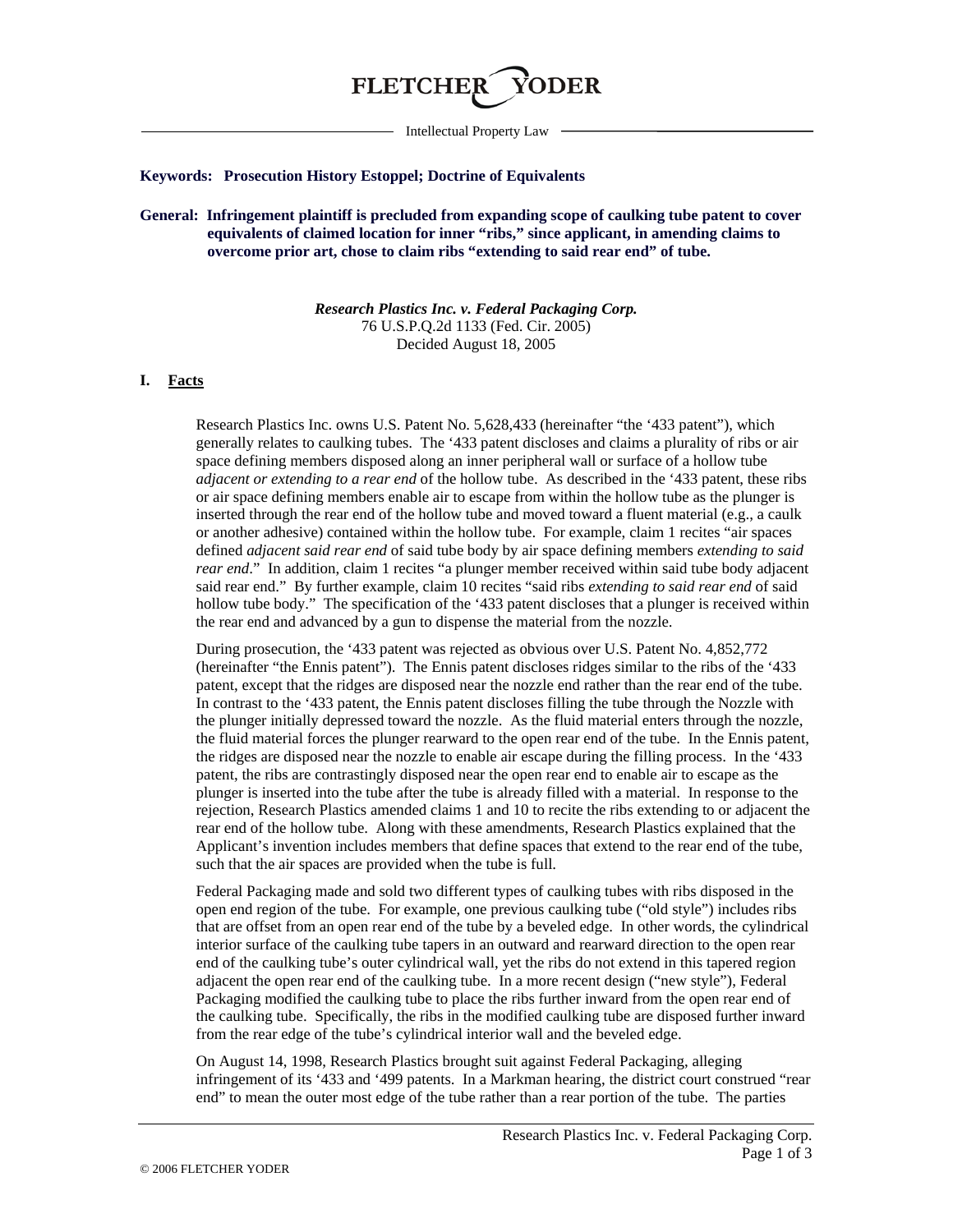subsequently filed cross motions for summary judgment, and the district court granted summary judgment of non-infringement of the '433 patent. The district court also determined that Research Plastics was barred from establishing infringement under the doctrine of equivalents due to prosecution history estoppel.

### **II. Issues**

- A. Did the district court properly construe the claim term rear end?
- B. Was the district court correct in determining that Research Plastics was barred from establishing infringement under the doctrine of equivalents due to prosecution history estoppel?

# **III. Discussion**

A. Yes and No. Regarding claim construction, the present court agreed with the district court's interpretation of "rear end" to mean the point forming the edge of the tube's body rather than the rearward portion of the tube, yet the present court disagreed with the district court's interpretation of the chamfered or beveled edge as being inside the rear end of the tube. Instead, the present court interpreted the claim term "rear end" as the entire rear edge of the tube, including the points at the rear end on both the inside and the outside of the tube and the area in between. In other words, the present court interpreted the rear end to include both the inside and outside rear edges of the tube. In reaching this claim construction, the present court reviewed the claim language, the written description, and the prosecution history. For example, the present court noted that Research Plastics distinguished the claims over the Ennis reference by amending the claims to recite the ribs *extending to or adjacent the rear end of the tube*. In addition, the present court noted that Research Plastics argued during prosecution that air spaces are provided adjacent the rear end of the tube such that the *air spaces are provided when the tube is full*. In view of these arguments, the present court noted that if the term "rear end" was *hypothetically* construed as an undefined area, and the ribs were positioned adjacent to this area, further inside the tube, *air spaces would not be provided when the tube was full*. Moreover, the present court emphasized that the forgoing hypothetical claim construction would not avoid the prior art that Research Plastics distinguished around. Consequently, the present court stated that Research Plastics' amendment must be seen as an affirmative disclaimer of ribs not extending to the rear edge of the tube.

Regarding literal infringement, the present court remanded the issue to the district court for reconsideration in view of the proper claim construction of the term "rear end" as discussed above. Again, the present court construed the claim term "rear end" to include both the inside rear edge and the outside rear edge of the tube, rather than merely the outside rear edge.

B. Yes. Regarding infringement under the doctrine of equivalents, the present court agreed with the district court that Research Plastics is precluded from expanding the scope of the '433 patent to cover equivalents of the location of the ribs under the *Festo* doctrine. Citing *Festo*, the present court explained that a narrowing amendment made to avoid prior art creates a presumption that the patentee surrendered the territory between the original claims and the amended claims. Furthermore, the present court explained that the patentee may rebut the presumption by showing that the alleged equivalent (1) cannot reasonably have been described at the time the amendment was made, (2) was tangential to the purpose of the amendment, or (3) was not foreseeable and thus not claimable at the time of the amendment. The present court addressed each of these criteria, stating that none of the criteria apply in the present case. For example, the present court noted that there would have been no difficulty in describing ribs placed rearward from the nozzle end, yet not extending completely to the rear edge. In addition, the present court noted that Research Plastics' claim amendments were clearly not tangential to the purpose of the amendment. In fact, the claim